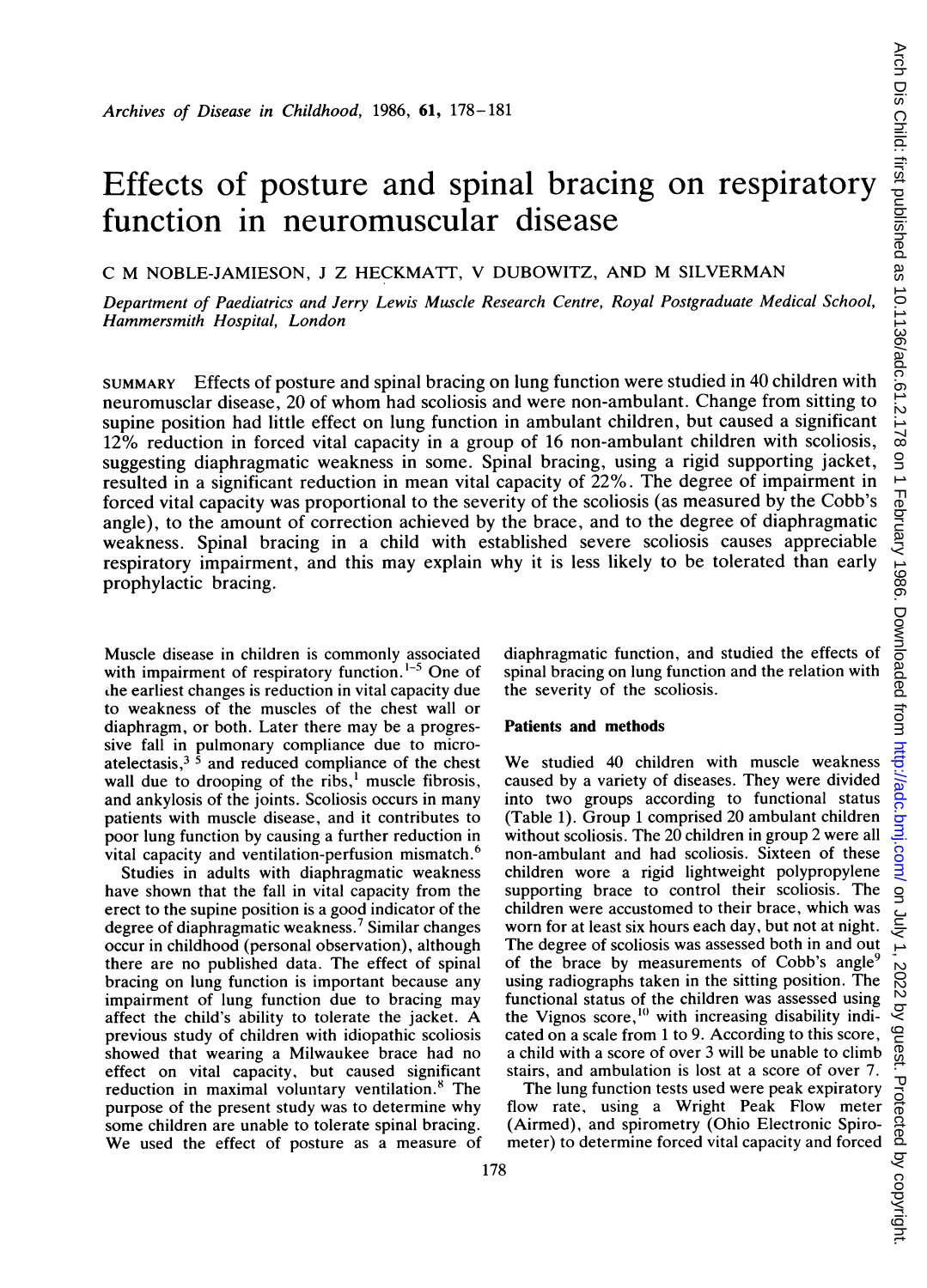|                                                                | Duchenne<br>muscular<br>dystrophy | Limb<br>girdle<br>dystrophy | Congenital<br>muscular<br>dystrophy | <b>Spinal</b><br>muscular<br>atrophy | Other |  |
|----------------------------------------------------------------|-----------------------------------|-----------------------------|-------------------------------------|--------------------------------------|-------|--|
| Group 1 $(n=20)$                                               |                                   |                             |                                     |                                      |       |  |
| Group 2<br>(Posture study: $n=15$ )<br>(Jacket study: $n=16$ ) | 10                                | O<br>$\theta$               |                                     |                                      |       |  |

Table <sup>1</sup> Clinical details of subjects in groups <sup>I</sup> (ambulant, no scoliosis) and 2 (non-ambulant plus scoliosis)

expiratory volume in one second  $(FEV_1)$ . The best of three measurements was recorded for each test. None of the children had asthma or recurrent aspiration, and no child had any evidence of respiratory infection within six weeks of testing.

The children in group <sup>1</sup> were tested standing, sitting, and supine. Fifteen of the children in group 2 performed the test, sitting, and supine: they were unable to stand. Sixteen of the group <sup>2</sup> children were tested with and without their spinal jacket in the sitting position. Eleven children in group 2 took part in both the posture and the jacket study.

Predicted normal values were based on armspan.<sup>11</sup> Changes with posture or with and without jacket were assessed by paired Student's <sup>t</sup> tests. The mean within patient coefficient of variation of the tests was 4-6% for forced vital capacity, 7.1% for  $FEV<sub>1</sub>$ , and 6.2% for peak expiratory flow rate.

## **Results**

Both groups showed the expected impairment in forced vital capacity,  $FEV<sub>1</sub>$ , and peak expiratory flow compared with predicted values (Tables 2, 3, and 4). There was a reduction in forced vital capacity expressed as a percentage of predicted values with increasing functional disability measured by the Vignos score  $(r=0.64, P<0.001, Fig. 1)$ .

Posture had a significant effect on lung function. In group 1, mean forced vital capacity fell by 6%

Table 2 Effect of posture on lung function in group <sup>1</sup> (20 ambulant children with no scoliosis). Values are mean (SD): figures in italics are mean % predicted

|                 | Forced vital<br>capacity | FEV,       | Peak<br>expiratory<br>flow rate<br>(1/min) |
|-----------------|--------------------------|------------|--------------------------------------------|
| <b>Standing</b> | 1.48(0.52)               | 1.38(0.52) | 202 (83)                                   |
|                 | 66                       | 70         | 73                                         |
| Supine          | 1.40(0.59)               | 1.29(0.54) | 193 (72)                                   |
|                 | 63                       | 65         | 70                                         |
| Sitting         | $1.50(0.58)$ *           | 1.37(0.52) | $204$ (19) <sup>*</sup>                    |
|                 | 66                       | 68         | 74                                         |

\*Significantly different from supine value  $(P<0.05)$ .  $FEV<sub>1</sub>=$  forced expiratory volume in one second.

Table 3 Effect of posture in group  $2$  (20 non-ambulant children with scoliosis). Values are mean (SD): figures in italics are mean % predicted

|         | Forced vital<br>capacity | FEV,       | Peak<br>expiratory<br>flow rate<br>(1/min) |
|---------|--------------------------|------------|--------------------------------------------|
| Sitting | 1.10(0.51)               | 0.98(0.45) | 172 (72)                                   |
|         | 42                       | 43         | 54                                         |
| Supine  | 0.97(0.48)               | 0.85(0.44) | 148 (67)                                   |
|         | 38                       | 39         | 48                                         |
|         | $t = 4.38$               | $t = 3.26$ | $t = 4.57$                                 |
|         | P < 0.001                | P < 0.01   | P < 0.001                                  |

 $FEV<sub>1</sub>=$  forced expiratory volume in one second.

Table 4 Effect of brace in group 2 (16 non-ambulant children with scoliosis). Values are mean (SD): Values in brackets % predicted

|                          | Forced vital<br>capacity | FEV,       | Peak<br>expiratory<br>flow rate<br>(1/min) |
|--------------------------|--------------------------|------------|--------------------------------------------|
| Brace on<br>$\mathbf{r}$ | 0.73(0.43)               | 0.63(0.38) | 144 (68)                                   |
|                          | 28                       | 28         | 51                                         |
| Brace off                | 0.94(0.58)               | 0.80(0.53) | 158 (83)                                   |
|                          | 36                       | 36         | 52                                         |
|                          | $t = 4.11$               | $t = 3.41$ | $t = 1.25$                                 |
|                          | P < 0.01                 | P < 0.01   | ns                                         |

 $FEV<sub>1</sub>=$  forced expiratory volume in one second.

from sitting to supine positions  $(P<0.05,$  Table 2), but there were no significant changes in  $FEV<sub>1</sub>$  or expiratory flow. The children in group 2, however, showed highly significant impairment in all parameters of lung function from sitting to supine positions  $(P<0.01$ , Table 3). In four boys with Duchenne muscular dystrophy, forced vital capacity fell by more than 20% from the initial values in the sitting position, with a mean reduction of 12% for the group 2 as a whole  $(P<0.001)$ . Mean FEV<sub>1</sub> fell by 12%, and mean peak expiratory flow fell by 14% from sitting to supine positions (Table 3).

The effect of spinal bracing on lung function was tested in 16 children in group 2. Wearing a jacket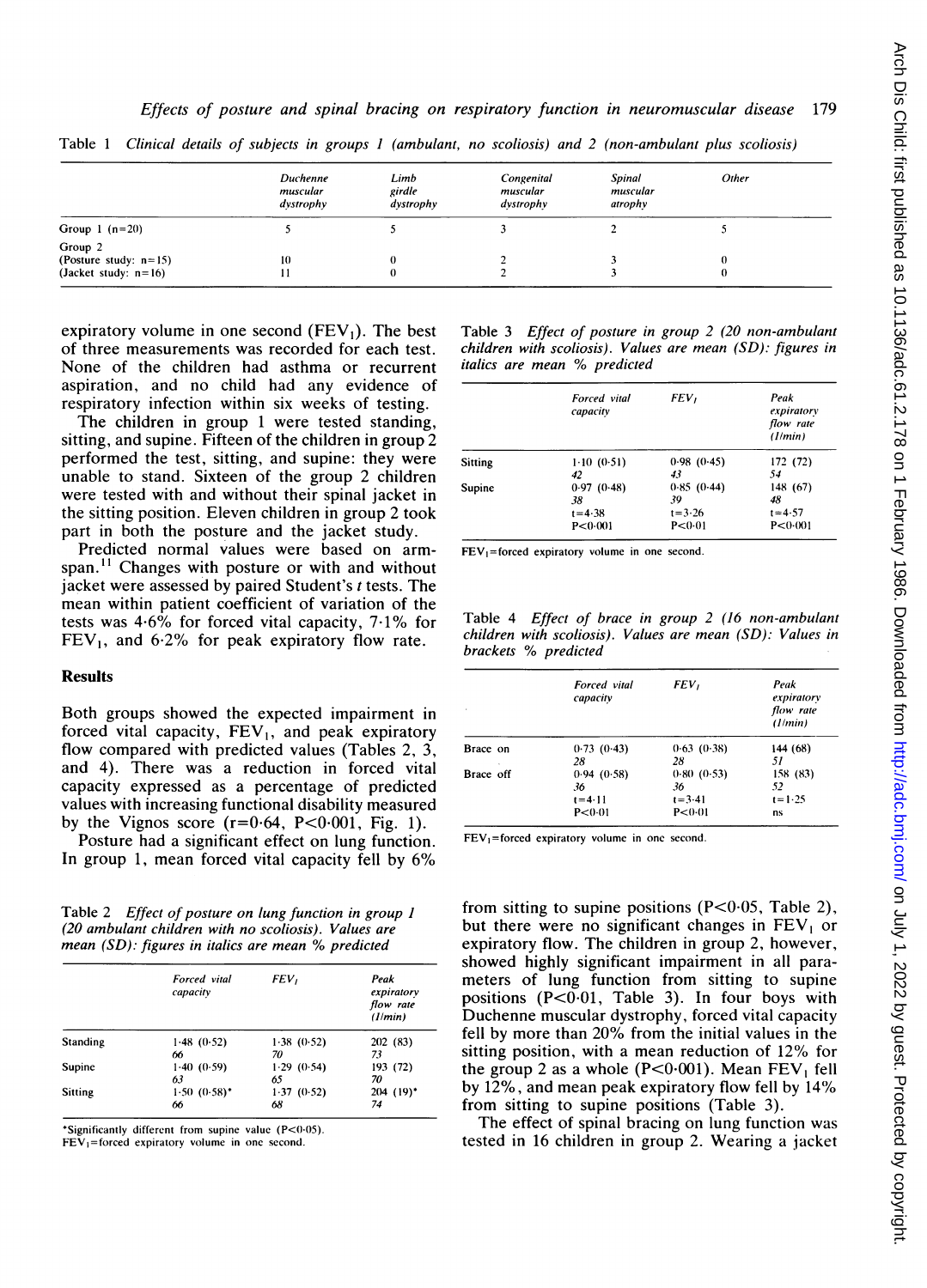

Fig. <sup>1</sup> Relation between Vignos score and forced vital capacity (FVC) (% of value predicted from arm span). Open circles group 1, closed circles group 2 patients.  $r = 0.64$ , P<0.001.

caused a mean reduction in forced vital capacity of  $22\%$  (P<0.01, Table 4), seven patients showing impairment of greater than 25%. The impairment in force vital capacity was related to the angle of scoliosis  $(r=0.5, P<0.05)$  and to the degree of improvement due to bracing  $(r=0.5, P<0.05, Fig.$ 2). The two children with the greatest impairment in forced vital capacity as a result of bracing both had severe Duchenne muscular dystrophy. They achieved considerable improvement in Cobb's angle with the brace but unfortunately this was at the cost of considerable restriction in lung volume. Furthermore, of the four boys with Duchenne muscular



Fig. 2 Relation between reduction in Cobb's angle due to the brace, and the fall in forced vital capacity  $(FVC)$ (% of baseline value) due to the brace.

 $r=0.5$ , P<0.05.

dystrophy who showed the greatest impairment in forced vital capacity when lying supine (suggesting severe diaphragmatic weakness), one was unable to tolerate a brace and the remainder showed severe restriction in forced vital capacity as a result of bracing. Mean  $FEV_1$  fell by 21% as a result of bracing  $(P<0.01, Table 4)$ , but overall there were no significant effects on peak expiratory flow rate: in four patients the peak flow fell by more than 25% when wearing a jacket, but surprisingly, in three patients the peak flow improved by more than 25% in the brace, despite significant impairment in forced vital capacity.

## **Discussion**

We have shown that in severely weak patients, lung function may be significantly impaired in the supine position; furthermore, wearing a rigid supporting jacket for scoliosis causes further restriction in lung volume.

Posture has an effect on lung function in normal adults<sup>12</sup> with a fall of approximately 5% from erect to supine but we have been unable to find any published data for children. Twenty normal schoolchildren aged 6 to 17 years, however, studied at this hospital (Reynolds, 1979, unpublished data) showed a mean reduction in forced vital capacity of 4-8% from standing to supine positions  $(P<0.02)$ . All of the children in group <sup>1</sup> had definite muscle weakness, but the 6% fall in forced vital capacity from sitting to supine hardly differs from the normal population. The children in group 2, however, were weaker and had the additional disadvantage of scoliosis. In this group the mean fall in forced vital capacity from sitting to supine was 12%. Four boys with Duchenne muscular dystrophy showed reductions from 22 to 29%, suggesting a significant degree of diaphragmatic weakness. Three of these boys showed severe restriction in forced vital capacity as <sup>a</sup> result of bracing, and the fourth was completely unable to tolerate a brace.

It was surprising to find that three of the children with substantial impairment in forced vital capacity when supine actually improved their peak expiratory flow by 26 to 63% when wearing <sup>a</sup> brace. It is possible that these children might have learned to make use of the splinting effect of the brace on the abdomen and could thus improve their peak flow and also improve their capacity to clear secretions or cough.

Spinal bracing using rigid jackets is an important stage in the management of scoliosis, since there is rapid progression if left untreated, particularly in children with muscle weakness. Children with severe scoliosis, however, are usually reluctant to